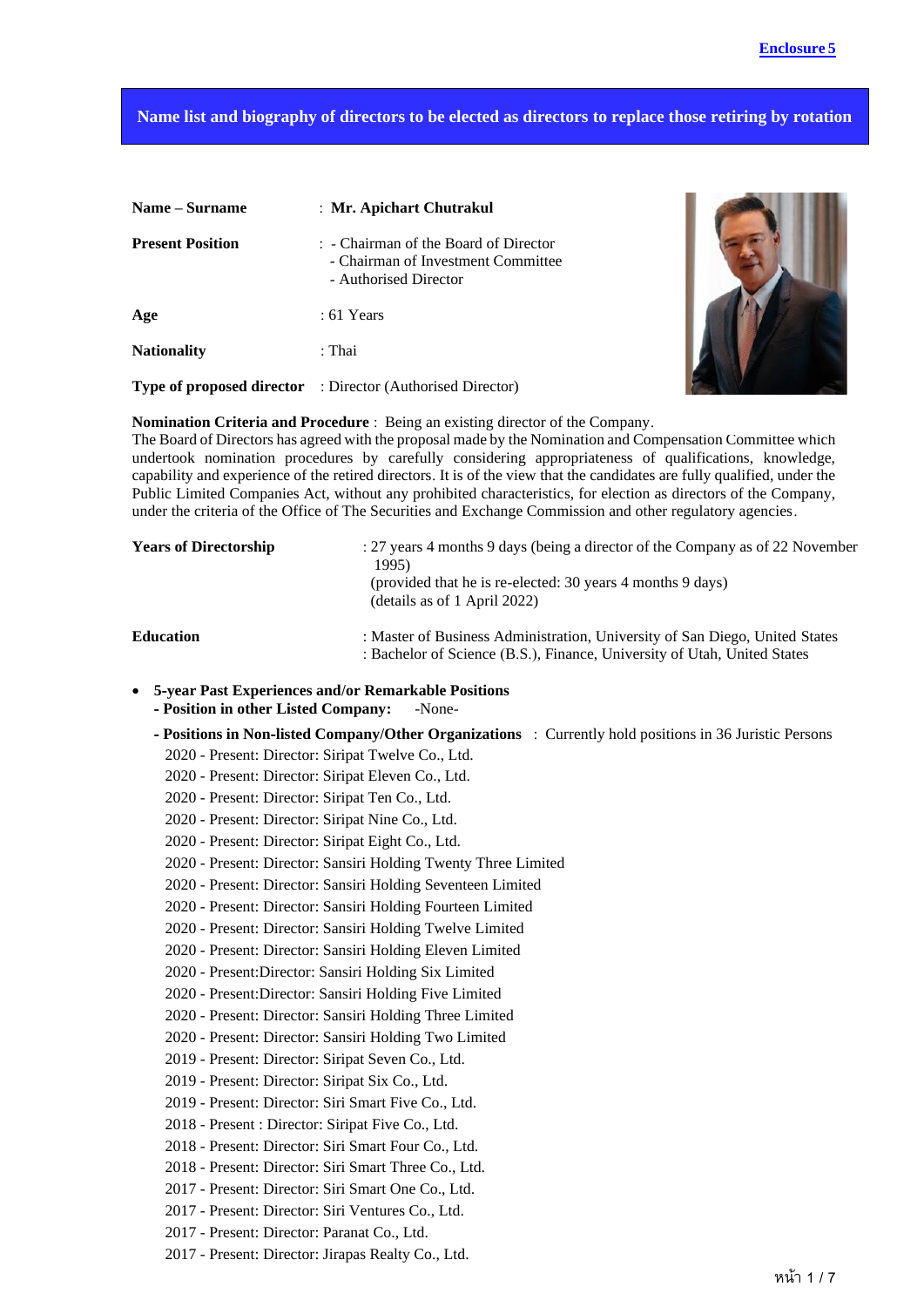- 2016 Present: Director: Siriwattana Holding Limited
- 2009 Present: Director: NED Management Co., Ltd.
- 2008 Present: Director: Plus Property Space Co., Ltd.
- 2006 Present: Director: Papanan Limited
- 2006 Present: Director: Red Lotus Properties Limited
- 2003 Present: Director: Arnawat Limited
- 2003 Present: Director: Piwattana Limited
- 2002 Present: Director: S.U.N. Management Co., Ltd.
- 2002 Present: Director: Sansiri China Co., Ltd.
- 2000 Present: Director: QT Lifestyle Co., Ltd.
- 1998 Present: Director: Plus Property Co., Ltd.
- 1990 Present: Director: Chanachai Limited
- 2003 2020: Director: Satit Pattana Personnel Center Limited
- 2018 2019: Director: Siripat Four Co., Ltd.
- Feb Jun 2018: Director: Siripat One Co., Ltd.
- 2009 2017: Director: Touch Property Co., Ltd.
- Aug Oct 2016: Director: BTS Sansiri Holding Twenty Limited
- Mar Aug 2016: Director: BTS Sansiri Holding Fifteen Limited
- 2006- 2016: Director: Pacific Challenge Holding Co., Ltd.
- **- In other organization that may cause any conflict of interests to the Company or having the same business nature which significantly competes with the business of Company** : none

| • Shareholding in the<br>Company               | As of 1 January 2021 | As of 31 December 2021 | Change during the Year $(+/-)$ |
|------------------------------------------------|----------------------|------------------------|--------------------------------|
| 1) Director                                    | 306,900,000          | 306,900,000            | None                           |
| 2) Spouse                                      | None                 | None                   | None                           |
| 3) Underage Child                              | None                 | None                   | None                           |
|                                                |                      |                        |                                |
| <b>Meeting Attendance in 2021</b><br>$\bullet$ | $\sim$ 1             |                        |                                |
| - Board of Directors                           |                      | : 11 from 11 meetings  |                                |
| - Investment Committee                         |                      | $: 1$ from 1 meetings  |                                |
| - 2021 Annual General Meeting of Shareholders  |                      | 1 meetings<br>: 1 from |                                |
|                                                |                      |                        |                                |

- • **Relationship with executive directors or major shareholders of the Company and Subsidiaries :**  Cousin of Mr. Srettha Thavisin, Mr. Wanchak Buranasiri and Mr. Vichaya Chatikavanij
- **Having the following interests in the Company, parent company, subsidiaries, affiliates or any legal entities that have Conflicts, at present or in the past 2 years**
	- Being a director who takes part in managing day-to-day operation, an employee, or an advisor who receives a regular salary or fee : None
	- Being a professional service provider (i.e., auditor, lawyer) : None
	- Having the significant business relations that may affect the ability to perform independently : None
	- Other : Never dishonesty committed an offence against property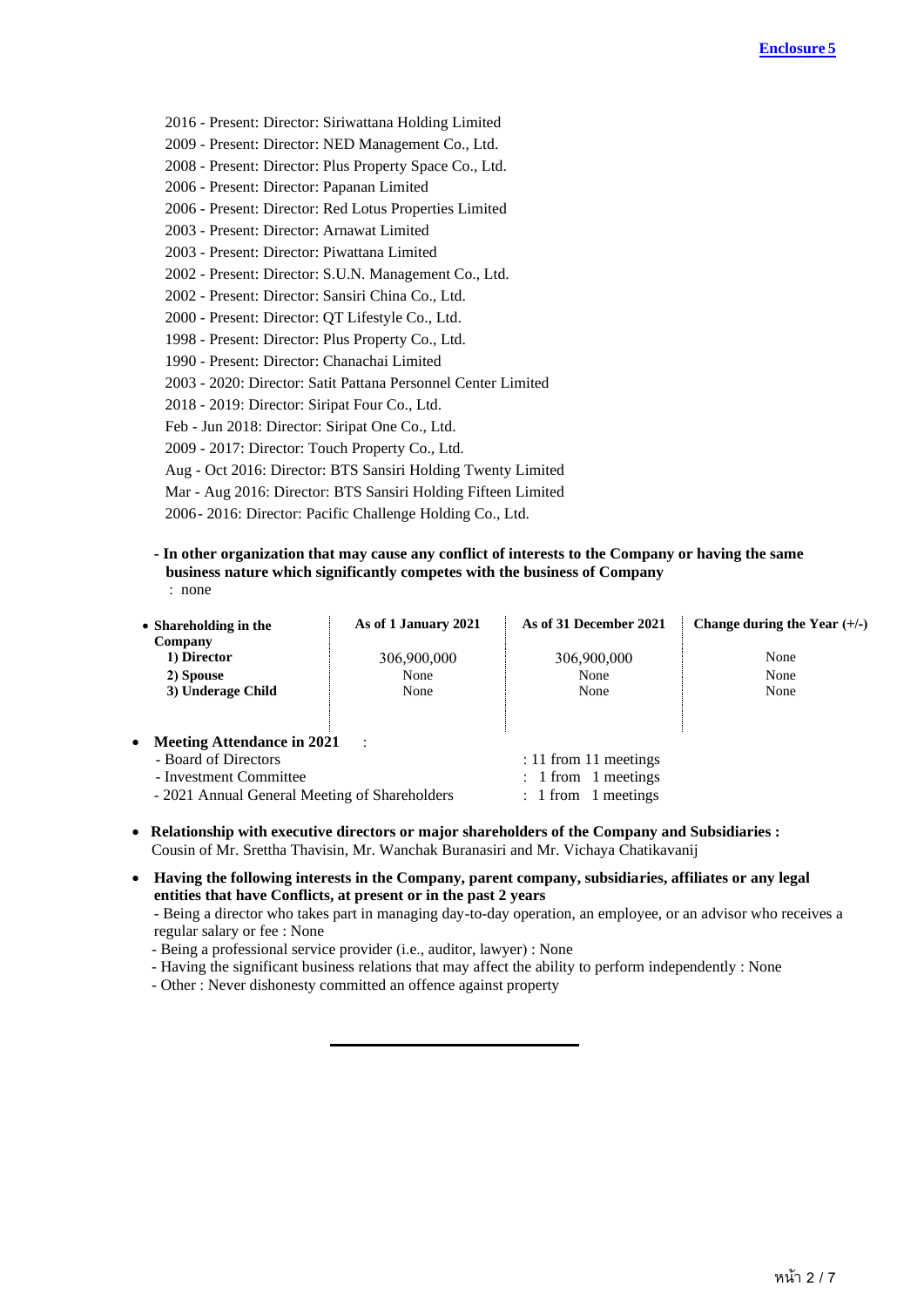| Name – Surname          | : Mr. Srettha Thavisin                                                                                                                                                                                                                                        |  |
|-------------------------|---------------------------------------------------------------------------------------------------------------------------------------------------------------------------------------------------------------------------------------------------------------|--|
| <b>Present Position</b> | $\therefore$ Director<br>- Chief Executive Officer<br>- President<br>- Chairman of the Executive Committee<br>- Vice-Chairman of the Investment Committee<br>- Member of Corporate Governance and<br><b>Sustainability Committee</b><br>- Authorised Director |  |
| Age                     | $:60$ Years                                                                                                                                                                                                                                                   |  |
| <b>Nationality</b>      | : Thai                                                                                                                                                                                                                                                        |  |
|                         | <b>Type of proposed director</b> : Director (Authorised Director)                                                                                                                                                                                             |  |

**Nomination Criteria and Procedure** : Being an existing director of the Company. The Board of Directors has agreed with the proposal made by the Nomination and Compensation Committee which undertook nomination procedures by carefully considering appropriateness of qualifications, knowledge, capability and experience of the retired directors. It is of the view that the candidates are fully qualified, under the Public Limited Companies Act, without any prohibited characteristics, for election as directors of the Company, under the criteria of the Office of The Securities and Exchange Commission and other regulatory agencies.

| <b>Years of Directorship</b> | : 27 years 4 months 9 days (being a director of the Company as of 22 November |
|------------------------------|-------------------------------------------------------------------------------|
|                              | 1995                                                                          |
|                              | (provided that he is re-elected: 30 years 4 months 9 days)                    |
|                              | (details as of 1 April 2022)                                                  |

**Education** : Master of Business Administration (Finance) Claremont Graduate School, United States

- **5-year Past Experiences and/or Remarkable Positions**
	- **- Position in other Listed Company:** Currently hold positions in 1 Juristic Person Dec 2021- Present: Director: XSpring Capital Public Company Limited
	- **- Positions in Non-listed Company/Other Organizations** : Currently hold positions in 36 Juristic Persons
		- 2020 Present: Director: Siripat Twelve Co., Ltd.
		- 2020 Present: Director: Siripat Eleven Co., Ltd.
		- 2020 Present: Director: Siripat Ten Co., Ltd.
		- 2020 Present: Director: Siripat Nine Co., Ltd.
		- 2020 Present: Director: Siripat Eight Co., Ltd.
		- 2020 Present: Director: Sansiri Holding Twenty Three Limited
		- 2020 Present: Director: Sansiri Holding Seventeen Limited
		- 2020 Present: Director: Sansiri Holding Fourteen Limited
		- 2020 Present: Director: Sansiri Holding Twelve Limited
		- 2020 Present: Director: Sansiri Holding Eleven Limited
		- 2020 Present:Director: Sansiri Holding Six Limited
		- 2020 Present:Director: Sansiri Holding Five Limited
		- 2020 Present: Director: Sansiri Holding Three Limited
		- 2020 Present: Director: Sansiri Holding Two Limited
		- 2019 Present: Director: Siripat Seven Co., Ltd.
		- 2019 Present: Director: Siripat Six Co., Ltd.
		- 2019 Present: Director: Siri Smart Five Co., Ltd.
		- 2018 Present : Director: Siripat Five Co., Ltd.
		- 2018 Present: Director: Siri Smart Four Co., Ltd.
		- 2018 Present: Director: Siri Smart Three Co., Ltd.
		- 2017 Present: Director: Siri Smart One Co., Ltd.
		- 2017 Present: Director: Siri Ventures Co., Ltd.
		- 2017 Present: Director: Paranat Co., Ltd.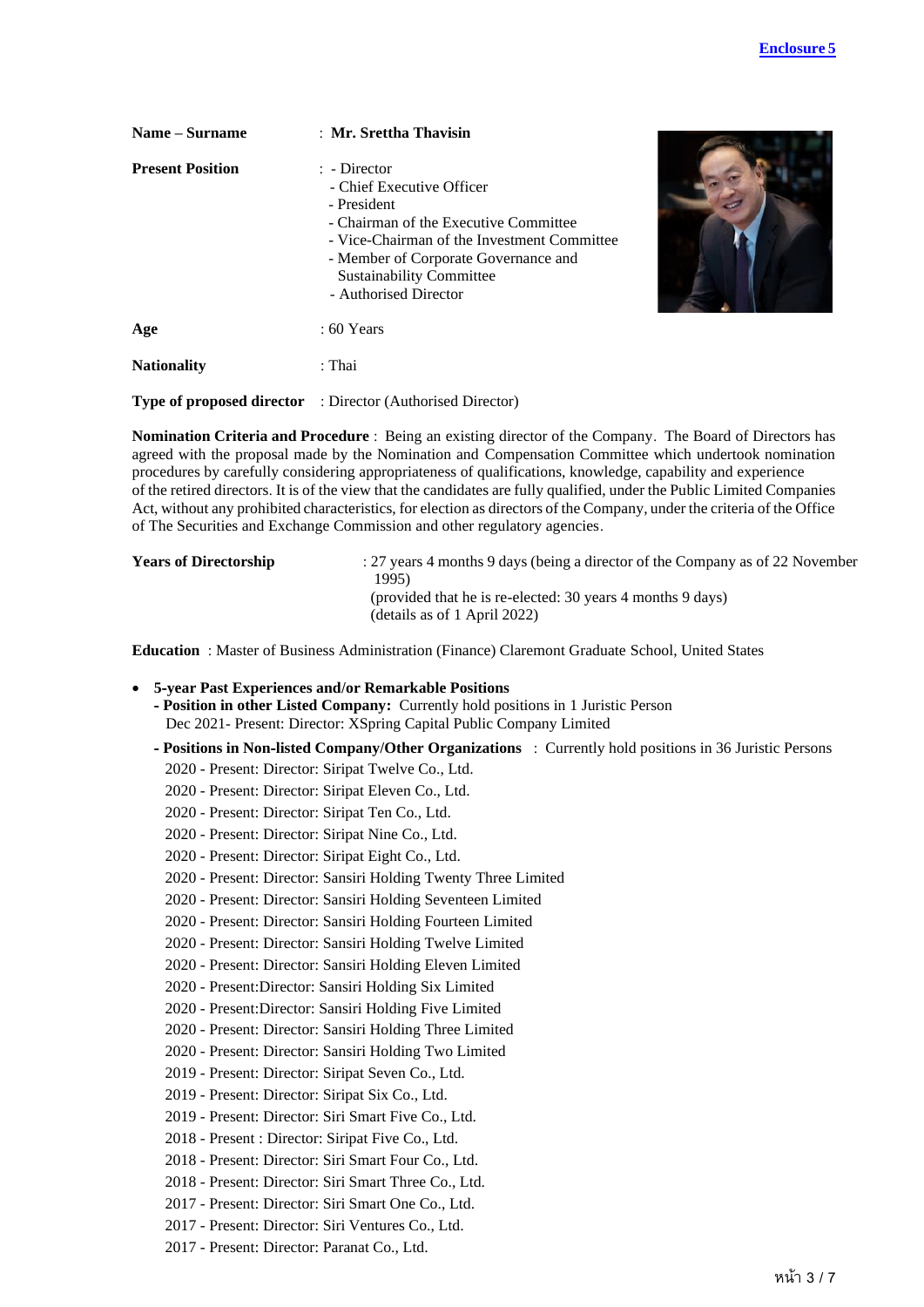- 2017 Present: Director: Jirapas Realty Co., Ltd.
- 2016 Present: Director: Siriwattana Holding Limited
- 2013 Present: Director: Papanan Limited
- 2010 Present: Director: S.U.N. Management Co., Ltd.
- 2009 Present: Director: NED Management Co., Ltd.
- 2008 Present: Director: Plus Property Space Co., Ltd.
- 2006 Present: Director: Sansiri China Co., Ltd.
- 2006 Present: Director: Red Lotus Properties Limited
- 2003 Present: Director: Arnawat Limited
- 2003 Present: Director: Piwattana Limited
- 2000 Present: Director: QT Lifestyle Co., Ltd.
- 1998 Present: Director: Plus Property Co., Ltd.
- 1990 Present: Director: Chanachai Limited
- 2003 2020: Director: Satit Pattana Personnel Center Limited
- 2018 2019: Director: Siripat Four Co., Ltd.
- Feb Jun 2018: Director: Siripat One Co., Ltd.
- Aug Oct 2016: Director: BTS Sansiri Holding Twenty Limited
- Mar Aug 2016: Director: BTS Sansiri Holding Fifteen Limited
- 2007- 2016: Director: Pacific Challenge Holding Co., Ltd.
- **- In other organization that may cause any conflict of interests to the Company or having the same business nature which significantly competes with the business of Company**

| ١T                 |
|--------------------|
| ×<br>۰,<br>×<br>۰, |
|                    |

| • Shareholding in the<br>Company | As of 1 January 2021 | As of 31 December 2021                                                           | Change during the Year $(+/-)$ |
|----------------------------------|----------------------|----------------------------------------------------------------------------------|--------------------------------|
| 1) Director                      | 661,002,734          | 661,002,734                                                                      | None                           |
| 2) Spouse                        | None                 | None                                                                             | None                           |
| 3) Underage Child                | None                 | None                                                                             | None                           |
| • Meeting Attendance in 2021     | $\sim$ 1             |                                                                                  |                                |
| - Board of Directors             |                      | : 11 from 11 meetings                                                            |                                |
| - CSR Committee                  |                      | : 3 from 3 meetings                                                              |                                |
|                                  |                      | (presently, re-structuring as Corporate Governance and Sustainability Committee) |                                |
| - Investment Committee           |                      | 1 from 1 meetings                                                                |                                |

- 2021 Annual General Meeting of Shareholders : 1 from 1 meetings
- **Relationship with executive directors or major shareholders of the Company and Subsidiaries :**  Cousin of Mr. Apichart Chutrakul and Mr. Wanchak Buranasiri
- **Having the following interests in the Company, parent company, subsidiaries, affiliates or any legal entities that have Conflicts, at present or in the past 2 years**
	- Being a director who takes part in managing day-to-day operation, an employee, or an advisor who receives a regular salary or fee : None
	- Being a professional service provider (i.e., auditor, lawyer) : None
	- Having the significant business relations that may affect the ability to perform independently : None
	- Other : Never dishonesty committed an offence against property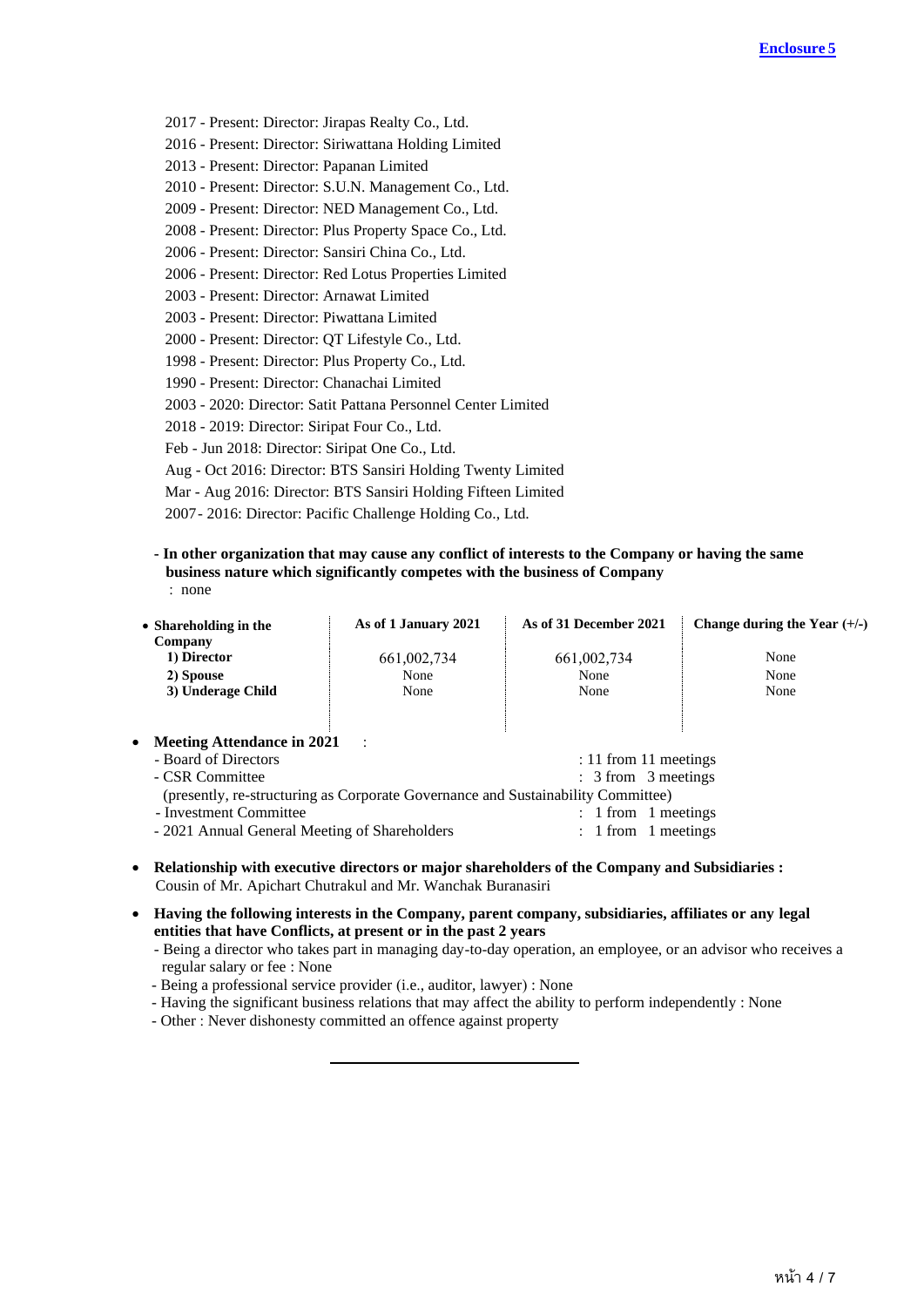| Name – Surname : Mr. Kittichai Raktakanit |  |  |  |  |
|-------------------------------------------|--|--|--|--|
|-------------------------------------------|--|--|--|--|

| <b>Present Position</b> | : - Independent Director<br>- Chairman of the Corporate Governance and<br><b>Sustainability Committee</b><br>- Member of the Audit Committee<br>- Member of the Nomination and Compensation<br>Committee<br>- Member of the Risk Management Committee |  |
|-------------------------|-------------------------------------------------------------------------------------------------------------------------------------------------------------------------------------------------------------------------------------------------------|--|
| Age                     | $: 61$ Years                                                                                                                                                                                                                                          |  |
| <b>Nationality</b>      | : Thai                                                                                                                                                                                                                                                |  |



**Type of proposed director** : Independent Director

**Nomination Criteria and Procedure** : Being an existing director of the Company. The Board of Directors has agreed with the proposal made by the Nomination and Compensation Committee which undertook nomination procedures by carefully considering appropriateness of qualifications, knowledge, capability and experience of the retired directors. It is of the view that the candidates are fully qualified, under the Public Limited Companies Act, without any prohibited characteristics, for election as directors of the Company, under the criteria of the Office of The Securities and Exchange Commission and other regulatory agencies.

**Years of Directorship** : 7 years 8 months 5 days (being a director of the Company as of 27 July 2015) (provided that he is re-elected: 10 years 8 months 5 days) (details as of 1 April 2022)

**Education** : Bachelor of Business Administration, Indiana State University, United States : The National Defence College (The Joint State-Private Sector Course 26)

#### **Director training programs held by the Thai Institute of Directors Association :**

- Director Certification Programme (DCP)/2003
- Audit Committee Programme (ACP)/2005

# • **5-year Past Experiences and/or Remarkable Positions**

**Currently hold positions in 2 Juristic Persons** 

 2019 - Present: Independent Director, Director of Audit and : XSpring Capital Public Company Limited Risk Management Committee, Director of

Nominating and Compensation Committee,

Director of Corporate Governance Committee

2017 – Present: Independent Director and Member of the Audit Committee: Inoue Rubber (Thailand)

Public Company Limited

2010 – 2020: Executive Vice President: Loxley Public Company Limited

1997 – 2020: Director: Thai Filatex Public Company Limited

**- Positions in Non-listed Company/Other Organizations** : Currently hold positions in 5 Juristic Persons

- 2017 Present: Director: Loxley Property Development Co., Ltd.
- 2016 Present: Chairman: Loxley System Integrator Co., Ltd.
- 2016 Present: Director: Loxley Evolution Technology Co., Ltd.

2011 – Present: Director and Chairman of Executive Board: L-Elevator Co., Ltd.

2000 – Present: Director: Filatex Planner Co., Ltd.

## **- In other organization that may cause any conflict of interests to the Company or having the same business nature which significantly competes with the business of Company**

: none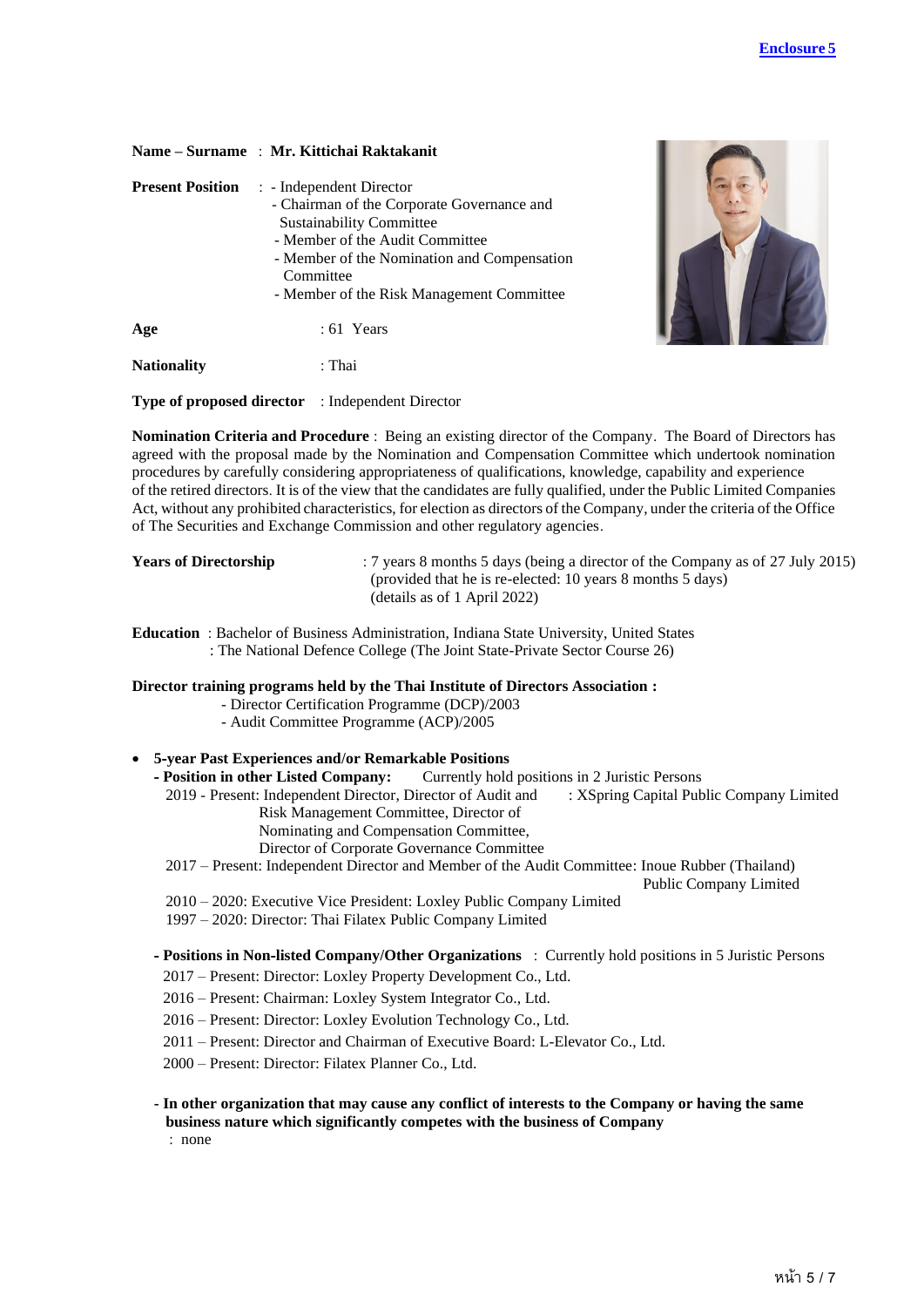| • Shareholding in the<br>Company              | As of 1 January 2021 | As of 31 December 2021                                                           | Change during the Year $(+/-)$ |
|-----------------------------------------------|----------------------|----------------------------------------------------------------------------------|--------------------------------|
| 1) Director                                   | 39,448               | 39,448                                                                           | None                           |
| 2) Spouse                                     | None                 | None                                                                             | None                           |
| 3) Underage Child                             | None                 | None                                                                             | None                           |
|                                               |                      |                                                                                  |                                |
| • Meeting Attendance in 2021                  | $\ddot{\phantom{1}}$ |                                                                                  |                                |
| - Board of Directors                          |                      | : 9 from 11 meetings                                                             |                                |
| - Corporate Governance Committee              |                      | $: 2$ from 2 meetings                                                            |                                |
|                                               |                      | (presently, re-structuring as Corporate Governance and Sustainability Committee) |                                |
| - Audit Committee                             |                      | : 3 from 5 meetings                                                              |                                |
| - Nomination and Compensation Committee       |                      | : 2 from 2 meetings                                                              |                                |
| - Risk Management Committee                   |                      | $\therefore$ 2 from 2 meetings                                                   |                                |
| - 2021 Annual General Meeting of Shareholders |                      | $: 1$ from 1 meetings                                                            |                                |

- **Relationship with executive directors or major shareholders of the Company and Subsidiaries :** -No-
- **Having the following interests in the Company, parent company, subsidiaries, affiliates or any legal entities that have Conflicts, at present or in the past 2 years**
	- Being a director who takes part in managing day-to-day operation, an employee, or an advisor who receives a regular salary or fee : None
	- Being a professional service provider (i.e., auditor, lawyer) : None
	- Having the significant business relations that may affect the ability to perform independently : None
	- Other : Never dishonesty committed an offence against property

## **Name – Surname** : **Mr. Supakorn Vejjajiva**

| <b>Present Position : - Director</b> | - Member of the Investment Committee<br>- Authorised Director<br>- Executive Consultant |  |
|--------------------------------------|-----------------------------------------------------------------------------------------|--|
| Age                                  | : 54 Years                                                                              |  |
| $\blacksquare$                       |                                                                                         |  |

**Nationality** : Thai

**Type of proposed director** : Director (Authorised Director)



**Nomination Criteria and Procedure** : Being an existing director of the Company. The Board of Directors has agreed with the proposal made by

the Nomination and Compensation Committee which undertook nomination procedures by carefully considering appropriateness of qualifications, knowledge, capability and experience of the retired directors. It is of the view that the candidates are fully qualified, under the Public Limited Companies Act, without any prohibited characteristics, for election as directors of the Company, under the criteria of the Office of The Securities and Exchange Commission and other regulatory agencies.

**Years of Directorship** : 4 years 10 months 4 days (being a director of the Company as of 28 May 2018) (provided that he is re-elected: 7 years 10 months 4 days) (details as of 1 April 2022)

**Education** : Bachelor of Arts (Honours) International Relations, Cambridge University, The United Kingdom